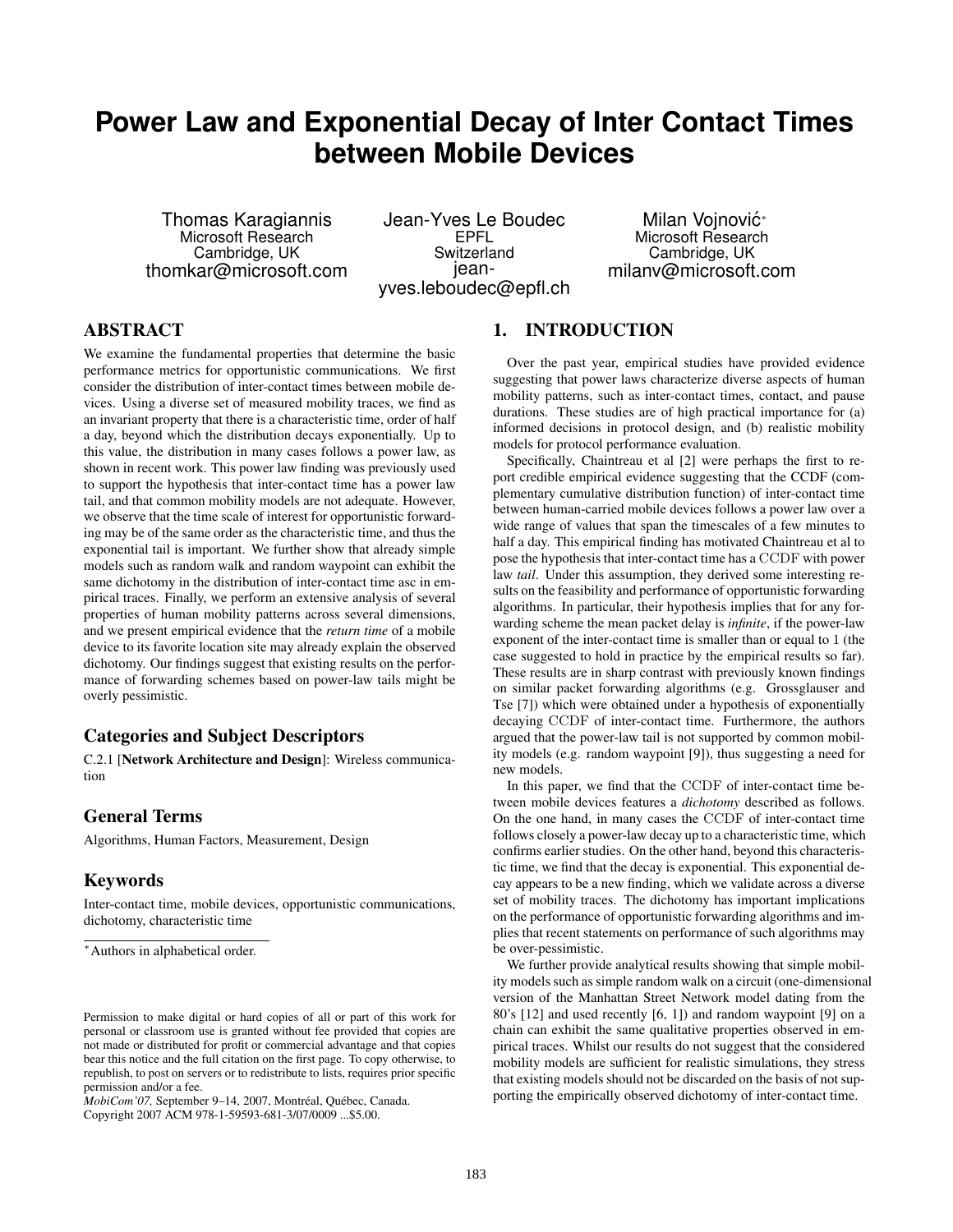Table 1: Traces studied.

| Name         | Technology | Duration    | Devices | Contacts  | Mean Inter-contact Time | Year |
|--------------|------------|-------------|---------|-----------|-------------------------|------|
| <b>UCSD</b>  | WiFi       | 77 days     | 275     | 116,383   | 24 hours                | 2002 |
| Vehicular    | <b>GPS</b> | 6 months    | 196     | 9.588     | 20.8 hours              | 2004 |
| MITcell      | <b>GSM</b> | 16 months   | 89      | 1.891.024 | 3.5 hours               | 2004 |
| <b>MITht</b> | Bluetooth  | 16 months   | 89      | 114,046   | 87 hours                | 2004 |
| Cambridge    | Bluetooth  | $11.5$ days | 36      | 21,203    | 14 hours                | 2005 |
| Infocom      | Bluetooth  | 3 days      | 41      | 28,216    | 3.3 hours               | 2005 |

To understand the origins of the observed dichotomy, we then examine several properties of device contacts across various dimensions. We provide empirical evidence suggesting that the return time of a mobile device to its favorite location site features the same dichotomy as the one observed for the inter-contact time between device pairs. This is an interesting hypothesis as it refers to the return time of a device to a site, which is a more elementary characterization of human mobility than that of the inter-contact times. Also, it is a particularly important metric for cases where some devices have fixed locations (e.g. throwboxes [19]). It is also noteworthy that we established the same qualitative equivalence between return time to a site and inter-contact time for our simple random walk model. Further, our empirical analysis suggests that mobile devices are typically in contact in a few sites which are specific to the given pair of devices. Combining the latter with the observed dichotomy of the return time to a site may already explain the inter-contact time dichotomy in real settings.

We also investigate different viewpoints on device inter contacts such as that of a specific device pair and the random observer viewpoint. The examination of these viewpoints are of interest in order to evaluate how representative the CCDF of inter-contact time is, which following earlier studies, is defined as the CCDF of inter-contact time samples aggregated over all device pairs over a measurement period. We argue that the aggregate CCDF of inter-contact time when used to derive residual time until a contact, refers to a viewpoint that corresponds to a random observer and for a device pair picked uniformly at random. Finally, we also report on various breakdowns of the aggregate behavior across pairs to investigate time nonstationarity due to the synchronization of time-of-day human activities. Overall our results provide valuable insights towards the design of opportunistic packet forwarding schemes. Our contributions can be summarized in the following points:

- Using 6 distinct traces, we verify the power-law decay of inter-contact time CCDF between mobile devices. The datasets range from campus-wide logs of device associations to existing infrastructure, to direct contact bluetooth traces and GPS logs of vehicle movements over several months.
- We demonstrate that beyond a characteristic time of the order of half a day which is present across all datasets the CCDF exhibits exponential decay. (Section 3.) The observed dichotomy and exponential decay appear to be new results.
- We provide analytical results that show that already simple mobility models can exhibit precisely the same qualitative dichotomy. (Section 4.) These results contradict statements that current mobility models cannot support power law CCDF of inter-contact time.
- We examine several dimensions of device contacts in order to better understand the observed dichotomy, and we study the

time nonstationarity due to human synchrony with the time of day. In particular, we provide evidence that there exist real-world cases in which return time of a mobile device to its frequently visited site follows the same dichotomy as that of the inter-contact time between devices. (Section 5.)

Implications to a practitioner. Our findings suggest that: (a) The issue of infinite expected packet forwarding delay of opportunistic forwarding schemes under the power tail assumption [2] does not appear relevant with an exponentially decaying tail of the inter-contact CCDF. The exponential decay beyond the characteristic time is of relevance as available data traces suggest that the mean inter-contact time is in many cases of the same order as the characteristic time. (b) Widely-used mobility models should not be abandoned on the claim that they cannot support power-law decay of the inter-contact CCDF. Finally, (c) our analysis implies that time nonstationarity and potential environmental or other idiosyncracies that may influence human behavior (e.g., conference sites vs. working environments) should be taken into account during the design of future systems as they can significantly affect its primary performance metrics.

# 2. DATASETS & DEFINITIONS

# 2.1 Datasets

To study the properties of contacts between human-carried mobile devices, we analyze several traces with diverse characteristics in terms of their duration, wireless technology used and environment of collection. Table 1 presents a summary of the different datasets that we used, with aggregate statistics regarding the total duration of the trace, the number of mobile devices, the number of contacts and the mean inter-contact time. We can group the datasets in three distinct types:

• *Infrastructure-based* traces that reflect connectivity between existing infrastructure, e.g., Access Points (APs) or cells, and wireless mobile devices (UCSD [13] & MITcell [5, 4] datasets in Table 1). These datasets describe association times of a specific mobile device with an AP or cell.

• *Direct contact* traces that record contacts directly between mobile devices (e.g., imotes) and were collected by distributing devices to a number of people, usually students or conference attendees (Cambridge [2, 14], Infocom [2, 15] & MITbt [5, 4] datasets in Table 1). These datasets describe start and end contact times for each pair of mobile devices.

• *GPS-based* contacts through a private trace collected by tracking the movements of individual people of a large corporation through GPS units. The GPS units were placed in volunteer's cars for approximately four months and overall the trace covers the metropolitan area of a large US city (Vehicular dataset [11] in Table 1). The dataset logs the latitude and longitude coordinates of each mobile device every approximately 10 seconds.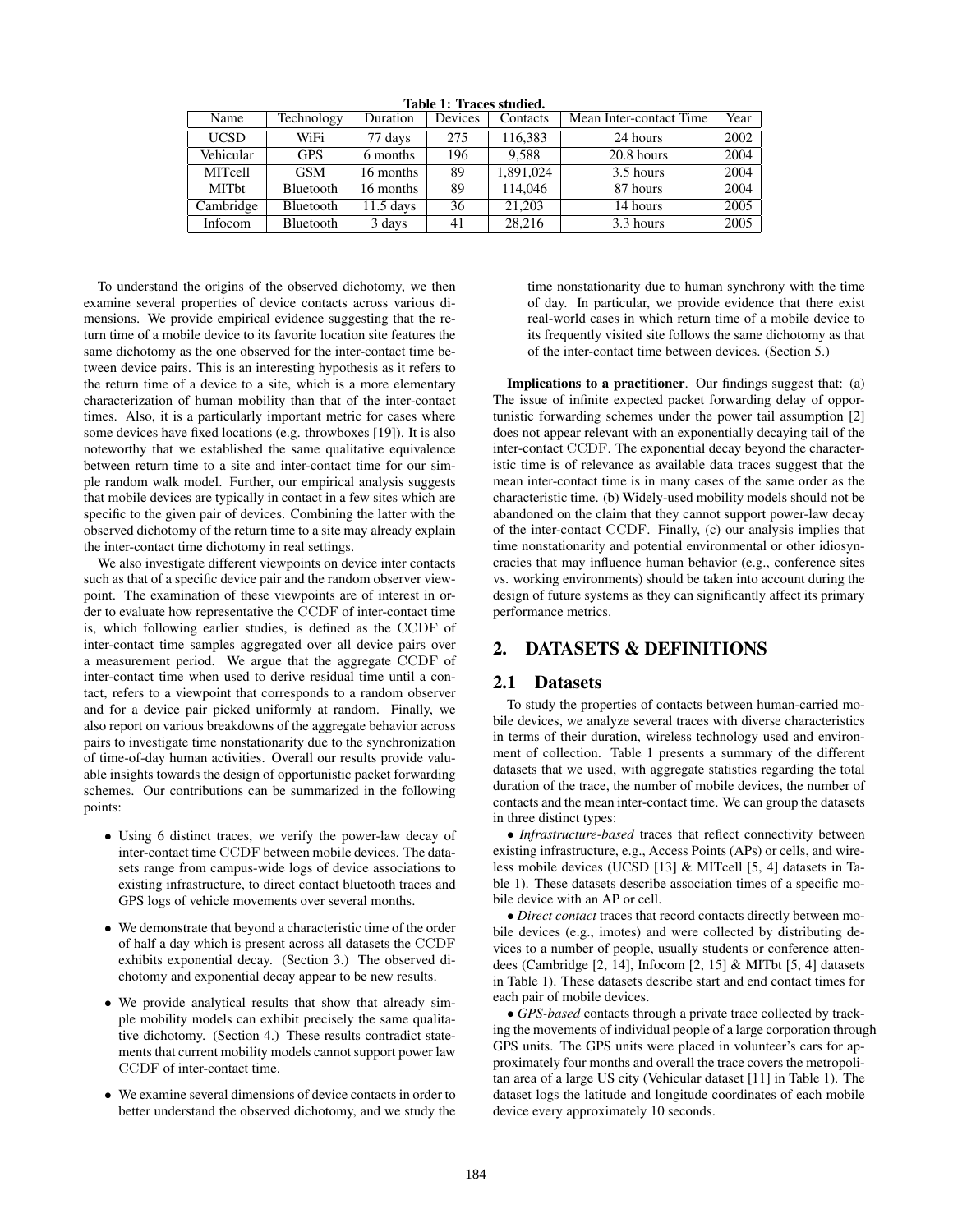

Figure 1: Inter-contact time CCDF for the six datasets.

Note that the first two types of traces have been used in previous studies (e.g., [2]), while the latter which features exact mobility patterns based on the GPS trackers is unique to our study. Due to space limitations, we refer the interested reader to the references provided for a complete description of the experimental setting, the devices used and the limitations of each trace.

Apart from the datasets specifying direct connectivity, contacts need to be inferred in the rest of the traces. For the infrastructurebased traces, we assume that two devices are in contact if they reside within the range of the same AP or cell in accordance with previous studies. For the vehicular trace, we assume that two mobile devices are in contact if their distance is less than or equal to a parameter r. For our experiments we chose  $r = 500$  meters [8], while we experimented with values from 100m to 1km and found qualitatively similar results.

Throughout the paper we will use all datasets interchangeably. Unless otherwise specified, our observations apply to all traces listed in Table 1.

### 2.2 Definitions

We use the following definitions. An *inter-contact time* between two devices is defined as the length of the time interval over which the two devices are not in contact and are in contact at the end points of this interval. For a device pair, we call *residual intercontact time*, the time until the next contact of this device pair from a given observation time. *A return time* of a device to a set of a space is defined as the minimum time until the device enters the set, from a time instance at which the device exited the set.

We call CCDF *of inter-contact time between* two *devices*, the CCDF obtained for the inter-contact time sampled per contact of these two devices. We further call the *aggregate* CCDF of intercontact time between *all* devices, the CCDF of per contact samples of inter-contact time over all distinct pairs of devices. We often abuse this notation by omitting explicitly to mention the "aggregate" but the meaning should be clear. Finally, we consider the CCDF *of the residual inter-contact time* at a specific observation time, defined for a value  $t \geq 0$  as the fraction of device pairs for which the residual inter-contact time at the observation time is larger than  $t$ .

# 3. DICHOTOMY OF INTER-CONTACT TIMES

In this section, we examine the empirical distributions of intercontact times between mobile devices inferred from the mobility traces introduced in the previous section. We have carefully examined all datasets in Table 1 and confirmed the hypothesis that in many cases the aggregate CCDF of the inter-contact times follows a power-law up to a characteristic time. We find this time to be in the order of half a day. Note that this hypothesis was already tested in previous work [2].

However, we demonstrate here that beyond this characteristic time, the CCDF exhibits an exponential decay. To the best of our knowledge, the hypothesis that the CCDF of the inter-contact times beyond the characteristic time exhibits an exponential decay has been neither posed nor tested before. We then argue that the exponential decay is an important property since it bears significant impact on the mean inter-contact time or more generally on the CCDF of the inter-contact time observed from an arbitrary point in time. Finally, we discuss the practical implications of the observed dichotomy to opportunistic forwarding.

### 3.1 Power law and exponential decay

In this section, we provide empirical evidence of a dichotomy in the CCDF of inter-contact time. Up to a characteristic time in the order of half a day, the decay of the CCDF is well approximated as a power law, while beyond this characteristic time, the decay is exponential.

Power law. We first revisit the power law hypothesis in the examined datasets. To this end, we have inferred the inter-contact time for each of the traces and estimated the aggregate CCDF of inter-contact time between all devices. Fig. 1 shows the respective aggregate CCDFs of inter-contact times in log-log scale. The CCDF values follow a straight line over a range of values spanning the order of a few minutes to half a day, thus suggesting a power law. These results are in line with observations of previous studies for datasets MIT, UCSD, Cambridge and Infocom. A new piece of information is however that the same property holds for the vehicular trace which is significantly different in nature from the rest of the datasets.

Exponential decay. Carefully examining Fig. 1, we observe that at roughly around half a day, the CCDF has a knee beyond which the decay is abruptly faster. We call this knee *the characteristic time*. In order to examine the CCDF of inter-contact time beyond the characteristic time, we replot the same curves of Fig. 1 in Fig. 2 but this time in lin-log scale. We now turn our attention to the distributions beyond the characteristic time. In the lin-log scale (Fig. 2), the CCDF can be closely upper bounded with a straight line, thus indicating an exponential decay. In some traces, e.g., for Infocom and Cambridge, we also observe some variability in the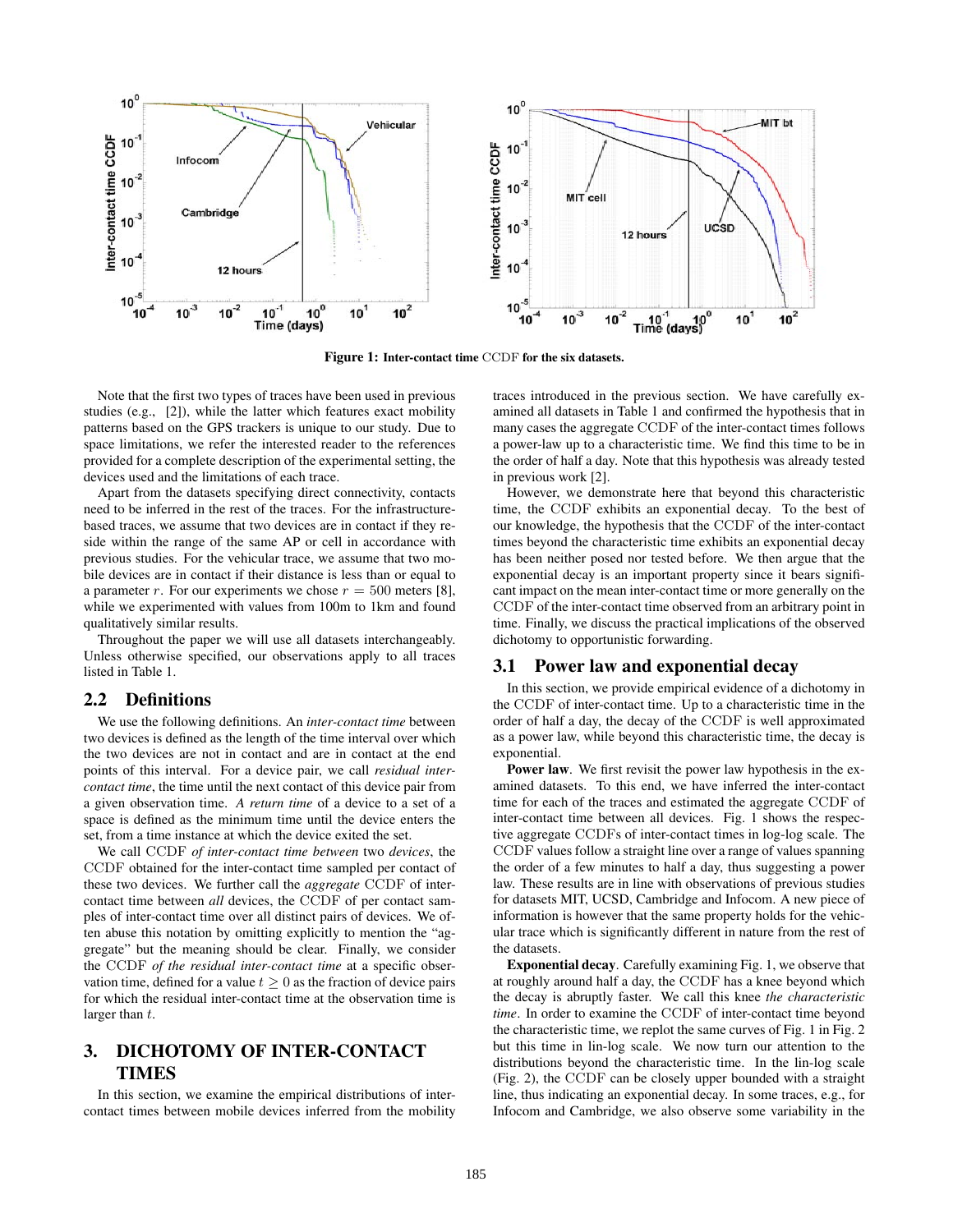

Figure 2: Same as in Fig. 1 but plotted in lin-log scale. The results confirm the explonential decay of the CCDF beyond half a day.

tail that after close examination we found to be in line with daily periodicities (24 hours).

# 3.2 Implications of dichotomy to opportunistic forwarding

*How does the observed dichotomy in the distribution of intercontact time affect the design of forwarding schemes?*

Motivated by the observed power law in the empirical aggregate CCDF of inter-contact time up to half a day, Chainterau et al [2] made the hypothesis that the CCDF of inter-contact time, denoted as  $F^{0}(t)$ , between any two mobile devices is a Pareto distribution, thus power law over  $[t_0, +\infty)$ , for some  $t_0 > 0$ . Concretely, for  $\alpha > 0$ ,

$$
F^{0}(t) = \left(\frac{t_{0}}{t}\right)^{\alpha}, \ t \geq t_{0}.
$$
 (1)

The authors then argued that the assumption that the CCDF of inter-contact time has a power tail is in sharp contrast with prior work on packet forwarding; previous work would assume exponential tail for the CCDF distribution, such as for example, that of Grossglauser and Tse [7] that considers two-hop packet relying schemes. Under the assumption that inter-contact time between mobile devices are independent and identically distributed, Chaintreau et al [2] derived interesting results on the feasibility of twohop packet relying schemes. In summary, they show that under the assumptions therein, there exists a two-hop relying scheme that ensures finite mean packet forwarding delay if  $\alpha > 1 + 1/m$ , where  $m$  is the number of packet replicas made from a source to distinct relay nodes, and that if  $\alpha \leq 1$ , for any packet forwarding scheme the mean packet forwarding delay is infinite. It is precisely the latter case ( $\alpha \leq 1$ ) that was suggested to hold in real-life by the mobility traces analyzed so far.

However, Fig. 2 highlights that the observed dichotomy in the CCDF of inter-contact times between mobile devices, rather suggests to take as a hypothesis that the CCDF of the inter-contact times has exponentially decaying tail. This exponential tail entirely eliminates the issue of infinite packet forwarding delay under the power tail assumption. Furthermore, in the datasets the mean intercontact time is of the same order as the characteristic time, and thus the exponential tail cannot be ignored by the time separation argument. This is of particular importance for practical schemes that were later proposed, such as throwboxes [19]. There, it is assumed that the mean inter-contact time is finite and can be estimated. This is a valid hypothesis under the dichotomy that we observed in the traces is a general feature, but would not be valid under the hypotheses of the model in [2].

We further contrast the dichotomy in the distribution of intercontact time with the assumed power-law tail by Chainterau et al [2]. For analyses similar to those in [2], it is of interest to consider the residual inter-contact time distribution, i.e. the time until the next contact for a node pair from an arbitrary point in time. Intuitively, the residual time reflects how much time a device has to wait before being able to forward a message to another specific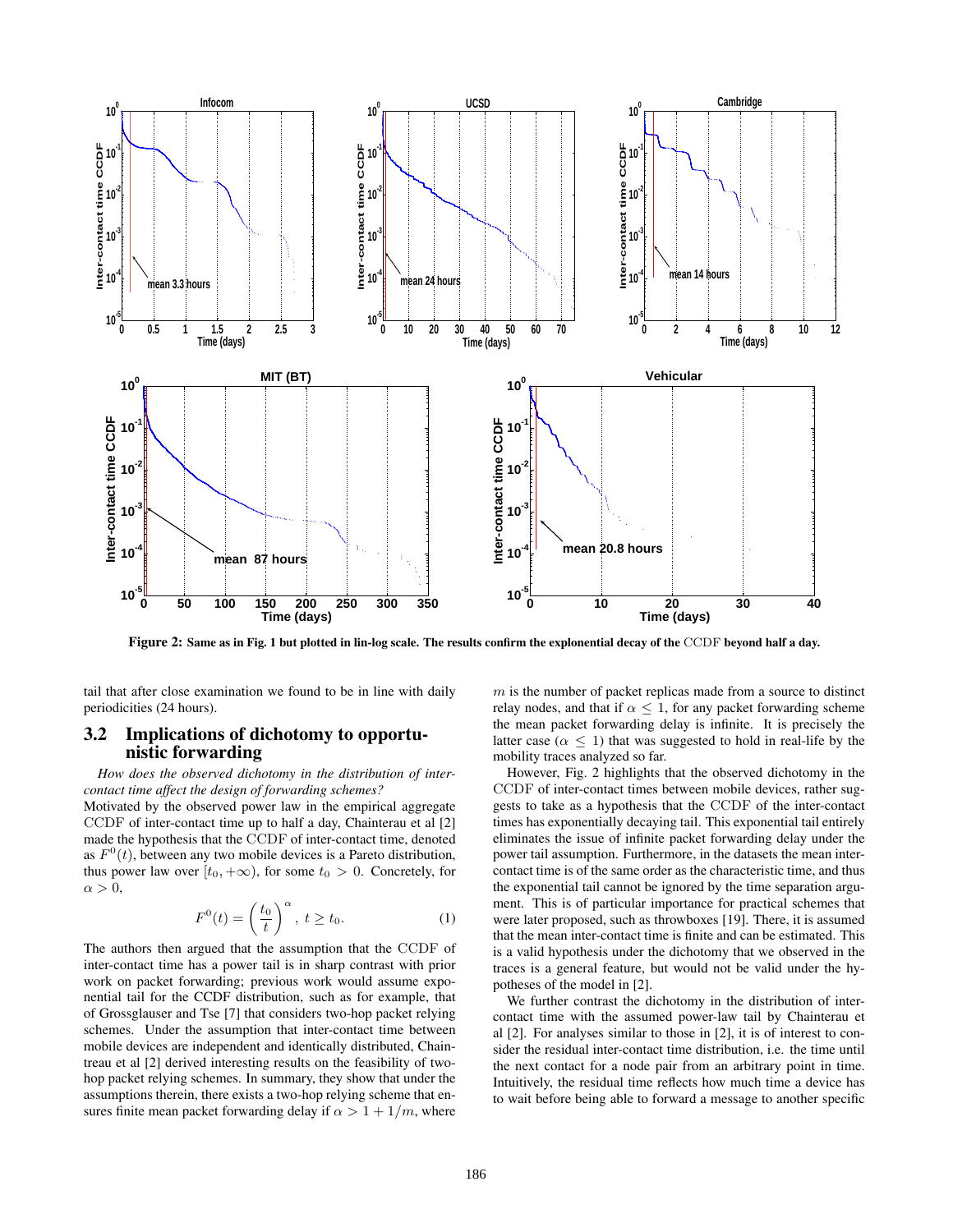

Figure 3: Residual inter-contact time CCDF.

device. Suppose for a moment that contacts between a node pair occur at instances of a stationary point process in time with a finite mean inter-contact time. It is well known that the CCDF of residual inter-contact time,  $F(t)$ , relates to the CCDF of the intercontact time sampled at contact instances,  $F^0(t)$ , as follows:

$$
F(t) = \lambda \int_{t}^{+\infty} F^{0}(s)ds
$$
 (2)

where  $1/\lambda$  is the mean inter-contact time sampled at contacts, and is assumed to be finite. Under the assumptions of Chainterau et al, we have that Eq. (1) holds, and provided that  $\alpha > 1$ , it follows

$$
F(t) = \left(\frac{t_0}{t}\right)^{\alpha - 1}, \ t \ge t_0,
$$

thus, again a Pareto distribution but with scale parameter  $\alpha - 1$ . As a result, if we consider the empirical CCDF of the residual time, we should observe a power law that would manifest itself as a straight line in a log-log plot.

In contrast, if the empirical CCDF of inter-contact time exhibits the aforementioned dichotomy, we should rather observe that the rate of decrease in a log-log plot of the residual inter-contact time increases. This would be the case provided that the exponent is not too large and would follow from the tail integration in Eq. (2). In accordance with the previous discussion, Fig. (3) shows the empirical CCDF of the residual inter-contact time for three datasets and confirms the increasing rate of the decay.

# 4. SIMPLE MOBILITY MODELS CAN SUPPORT THE DICHOTOMY

In this section, we show that already simple mobility models such as simple random walk on one-dimensional torus feature the dichotomy in the CCDF of inter-contact time in that it is close to a power law up to a characteristic time and beyond it has exponential decay. This model can be seen as an one-dimensional version of simple random walk on a two-dimensional torus, which was used as early as in [12] (Manhattan Street Network), and later used in recent studies (e.g. [6]), and can also be seen as a special case of random walk on torus model in [1]. We also show that random waypoint on a chain of discrete sites features the intercontact CCDF that is close to a power law over an interval and has exponentially decaying tail.<sup>1</sup> These results contradict existing statements that current mobility models do not feature power law CCDF of inter-contact time. The results also show that for some



Figure 4: Circuit of m sites.

mobility models the dichotomy in the inter-contact time CCDF is qualitatively precisely the same as observed in some empirical traces.

### 4.1 Simple random walk

We consider as mobility domain a circuit of  $m$  sites, enumerated as  $0, 1, \ldots, m-1$ . (Fig. 4.) A device moves according to a simple random walk: from a site i, it moves to either site  $i - 1$  mod m or  $i + 1$  mod m with equal probability. We denote with  $X_k(n)$  the site on which a device k is at time  $n \geq 0$ .

#### *4.1.1 Return time*

We first consider the return time  $R$  of a single device to an arbitrarily fixed site. Without loss of generality, we may consider only the return time of device 1 to site 0, i.e. given that  $X_1(0) =$  $0, X_1(1) \neq 0,$ 

$$
R = \min\{n > 0 : X_1(n) = 0\}.
$$

The result shows that already the return time to a site features the aforementioned dichotomy. We show later that inter-contact time CCDF features the same qualitative properties.

THEOREM 1 (RETURN TIME). *For the return time* R *of a simple random walk to a fixed site on a circuit of* m *sites:*

#### *1. Expected return time:*

$$
\mathbb{E}(R) = m
$$

*2. Power-law for infinite circuit:*

$$
\mathbb{P}(R > n) \sim \sqrt{\frac{2}{\pi}} \frac{1}{n^{1/2}}, \text{ large } n
$$

*where for two functions* f *and* g,  $f(n) \sim g(n)$  *means that*  $f(n)/g(n)$ *tends to* 1 *as* n *goes to infinity.*

#### *3. Exponentially decaying tail:*

$$
\mathbb{P}(R > n) \sim \varphi(n)e^{-\beta n}, \text{ large } n
$$

*where*  $\varphi(n)$  *is a trigonometric polynomial in n and*  $\beta > 0$ *. We call trigonometric polynomial in n a function of the form*  $\varphi(n)$  = call trigonometric polynomial in *n* a function of the form  $\varphi(n) = \sum_{k=1}^{K} [a_k \cos(n\omega_k) + b_k \sin(n\omega_k)]$  where  $a_k, b_k$  and  $\omega_k$  are con*stants.*

Item 1 shows that average return time to a site is equal to the time needed to circumvent the circuit. Item 2 shows that for a circle of infinitely many sites, the asymptotic of return time CCDF is precisely the power-law with exponent  $1/2$ . The result suggests that the asserted asymptotic may be a good approximation of the CCDF for large but finite circuit (Fig. 5 shows that this holds already for as few as 20 sites). It is noteworthy that the power-law

<sup>&</sup>lt;sup>1</sup>The distribution of the inter-contact time under a random waypoint model was analyzed by Sharma and Mazumdar [17]. They showed that this distribution is exponentially bounded on both sides under assumptions that (a) mobility domain is a sphere and (b) any trip between two successive waypoints is of a fixed duration.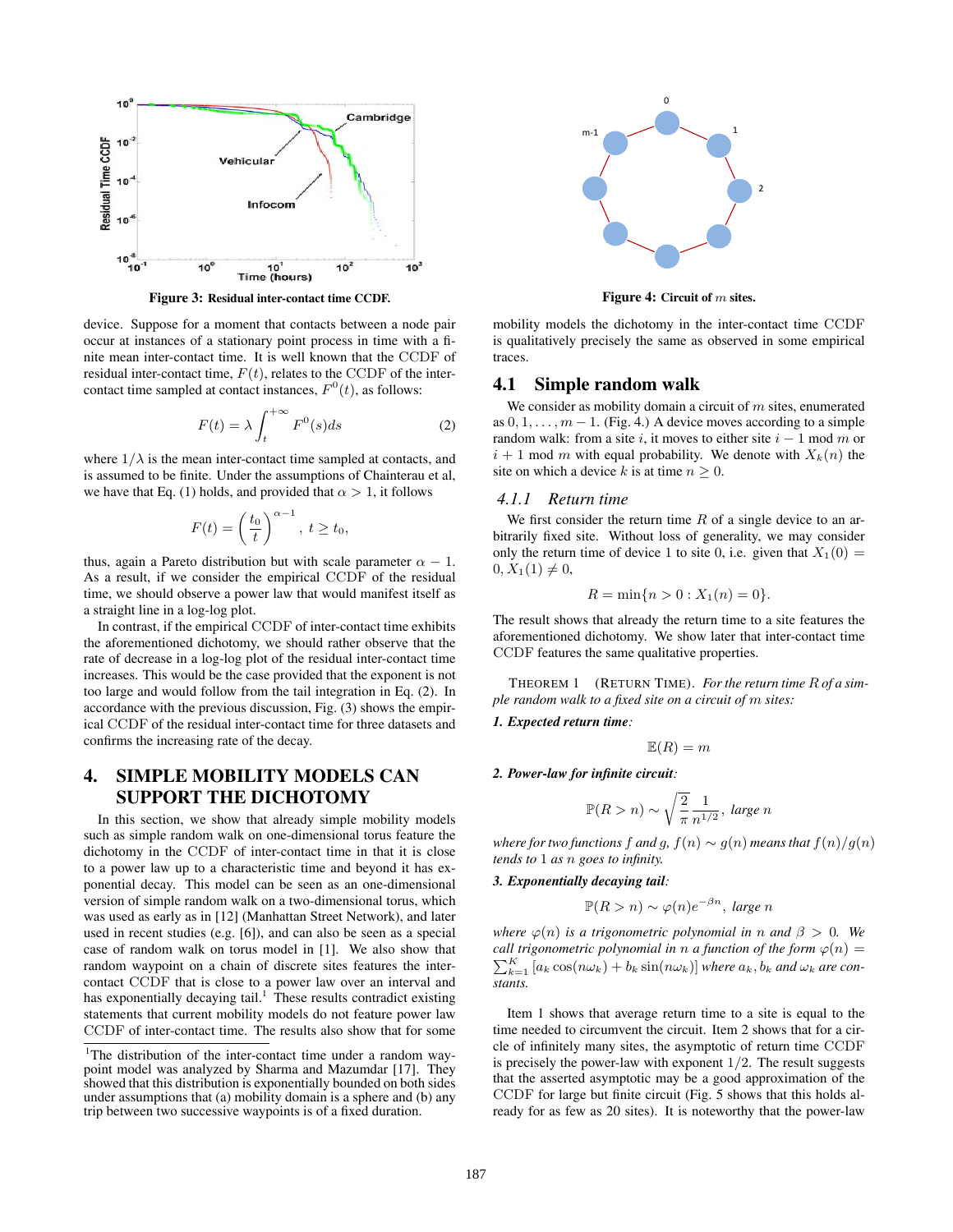

Figure 5: CCDF of inter-contact time for simple random walks on a circuit of m sites in log-log and lin-log scale.

under item 2 holds more generally for any one-dimensional aperiodic recurrent random walk with a finite variance  $\sigma^2 < \infty$  such that we have [18, P3, p381]

$$
\mathbb{P}(R > n) \sim \sqrt{\frac{2}{\pi}} \sigma \frac{1}{\sqrt{n}}, \text{ large } n.
$$

Item 3 shows that for a circle of a finite number of sites, the CCDF of the return time has exponential decay.

PROOF. **Item 1**. Let  $r_i$  be the mean hitting time of site 0 starting from site *i*. We have that  $r_0 = 0$  and

$$
r_i = 1 + \frac{1}{2}(r_{i-1} + r_{i+1}), \ i = 1, \dots, m-1
$$

where addition in indices is modulo  $m$ . It can be shown by induction on  $i$  that the solution is

$$
r_i = i(m - i), i = 0, 1, \dots, m - 1.
$$

The assertion of item 1 follows, noting that  $\mathbb{E}(R) = 1 + r_1$ .

**Item 2.** We consider the z-transform of the return time  $R$  to site 0 started from a site  $i$ , i.e.

$$
f_i(z) := \mathbb{E}(z^R | X_0 = i), i = 0, 1, \dots, m - 1.
$$

We have the following system of linear equations

$$
f_0(z) = f_m(z) = 1
$$
  
\n
$$
f_i(z) = z \frac{1}{2} (f_{i-1}(z) + f_{i+1}(z)), i = 1,..., m-1.
$$

This is a linear recurrence, which after some algebra (see [10] for details) gives

$$
f_0(z) = 0
$$
  
\n
$$
f_i(z) = \frac{a(m,z)(1+\sqrt{1-z^2})^i + (1-a(m,z))(1-\sqrt{1-z^2})^i}{\text{for } i = 1, ..., n - \hat{1}},
$$
  
\n
$$
a(m,z) = \frac{z^m - (1-\sqrt{1-z^2})^m}{(1+\sqrt{1-z^2})^m - (1-\sqrt{1-z^2})^m}.
$$

Of our particular interest is  $f_1(z)$  that can be expressed as:

$$
f_1(z) = \frac{1 + (2a(m, z) - 1)\sqrt{1 - z^2}}{z}.
$$
 (3)

The assertion under item 2 follows by noting that

$$
\lim_{m \to \infty} a(m, z) = 0, \text{ for } 0 < z < 1
$$

and, hence, for an infinite circuit,

$$
f_1(z) = \frac{1 - \sqrt{1 - z^2}}{z}.
$$

Using the Binomial theorem for  $(1 - z^2)^{1/2}$  and some elementary calculus, we have

$$
f_1(z) = \sum_{n=1: n \text{ odd}}^{\infty} \binom{\frac{1}{2}}{\frac{n+1}{2}} (-1)^{\frac{n-1}{2}} z^n
$$

where

$$
\begin{pmatrix} \frac{1}{2} \\ k \end{pmatrix} = \frac{\prod_{n=0}^{k-1} \left( \frac{1}{2} - n \right)}{k!}.
$$

It thus follows that

$$
\mathbb{P}(R > n) = \sum_{m \text{ odd}, m > n} |\left(\frac{\frac{1}{2}}{\frac{m+1}{2}}\right)| = \sum_{k \geq \lceil \frac{n}{2} \rceil + 1} |\left(\frac{\frac{1}{2}}{k}\right)| \quad (4)
$$

Further, using the Stirling formula

$$
|\left(\frac{\frac{1}{2}}{k}\right)| \sim \frac{1}{2\sqrt{\pi}k^{3/2}}, \text{ large } k. \tag{5}
$$

We now use the fact that if  $u_n \sim \frac{1}{n^{\alpha}}$  then  $\sum_{m=n}^{\infty} u_m \sim \frac{1}{\alpha-1} \frac{1}{n^{\alpha-1}}$ <br>*n* large, for  $\alpha > 1$ . The asserted result follows from (5) and (4).

**Item 3:** It follows from Lemma 1 (see below) with the subset  $\Delta$ reduced to the element 0.

$$
\Box
$$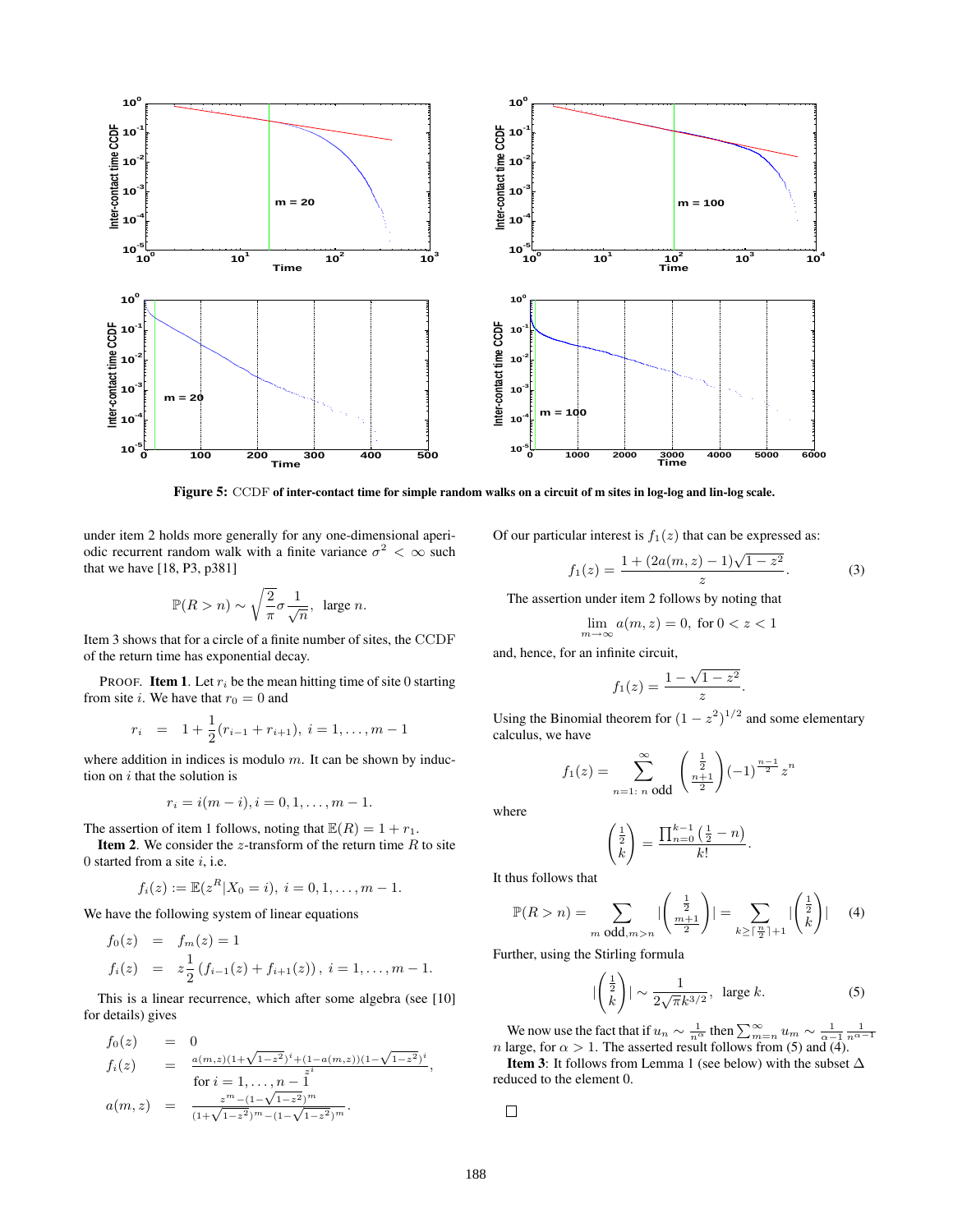

Figure 6: Reduction to return time of an one-dimensional simple random walk.

The following lemma is used in the proof of Theorem 1 and in other places in this paper, so we give it in a fairly general form.

LEMMA 1 (RETURN TIME FOR FINITE MARKOV CHAIN). Let  $X_n$  be an irreducible Markov chain on some finite state space S and let  $\Delta$  *be a subset of*  $S(\Delta \neq \mathit{and} \Delta \neq S)$ *. Let* R *be the return time to* ∆*. The stationary distribution of* R *is such that*

$$
\mathbb{P}(R > n) \sim \varphi(n)e^{-\beta n}, \text{ large } n
$$

*where*  $\varphi(n)$  *is a trigonometric polynomial and*  $\beta > 0$ *.* 

Note that R is the time between leaving  $\Delta$  and returning to  $\Delta$ . The hypotheses imply that the chain is positive recurrent and thus  $R$  is finite. The proof relies on spectral decomposition of non-negative matrices, using results in [16, 3]. For lack of space, the proof is not given here. It can be found in [10].

#### *4.1.2 Inter-contact time*

We consider mobility of two devices according to two independent simple random walks on a circuit of  $m$  sites. We assume that  $m$  is even. The inter-contact time between two devices is defined as, given  $X_1(0) = X_2(0)$  and  $X_1(1) \neq X_2(1)$ ,

$$
T = \min\{n > 0 : X_1(n) = X_2(n)\}.
$$

We next examine the CCDF of inter-contact time T.

#### THEOREM 2 (INTER-CONTACT TIME).

*Consider two independent simple random walks on a circuit of* m *sites, where* m *is assumed to be even. The inter-contact time* T *between the two random walks has the following properties.*

#### *1. Mean inter-contact time:*

$$
\mathbb{E}(T) = m - 1
$$

#### *2. Power law for an infinite circuit:*

$$
\mathbb{P}(T > n) \sim \frac{2}{\sqrt{\pi}} \frac{1}{n^{1/2}}, \text{ large } n
$$

### *3. Exponentially decaying tail:*

$$
\mathbb{P}(T > n) \sim \varphi(n)e^{-\beta n}, \text{ large } n
$$

*where*  $\varphi(n)$  *is a trigonometric polynomial in n and*  $\beta > 0$ *.* 

With regard to the asserted properties, the inter-contact time is qualitatively the same as the return time to a site for a single simple random walk on a circuit considered in Theorem 1. In particular, item 2 asserts the same asymptotic CCDF as for the return time in Theorem 1 except only for different multiplicative constant. Similarly, item 3 is the same property as holding for the return time in Theorem 1.

PROOF. We make use of a reduction to return time for a simple random walk described next. The two independent random walks amount to a random walk on a two-dimensional lattice, with transition probabilities

$$
\mathbb{P}_{(i,j)}((X_1(1),X_2(1))=(i\pm 1,j\pm 1))=\frac{1}{4}
$$

Without loss of generality, we assume  $(X_1(0), X_2(0)) = (0, 0)$ and  $(X_1(1), X_2(1)) = (1, -1)$ . The inter-contact time is the hitting time plus 1 of the two-dimensional random walk  $(X_1, X_2)$ with the hitting set  $\{i \cdot m + j, i, j = \ldots, -1, 0, 1, \ldots\}$ , starting from the point  $(1, -1)$ . This is equivalent to considering hitting time of the boundaries  $(0, i)$  and  $(m/2, i)$ ,  $i = \ldots, -1, 0, 1, \ldots$ , for a simple two-dimensional random walk started at the point (0,1). See Fig. 6 for an illustration. This hitting time can be represented as

$$
T = 1 + \sum_{n=1}^{H} V_i
$$
 (6)

.

where  $H$  is the number of transitions along the  $x$  axis until hitting of the boundaries and  $V_i$  is the number of transitions along the vertical axis between the  $(i - 1)$ st and *i*th horizontal transition. Note that  $H$  is return time to site 0 of a simple random walk on a circuit of  $m/2$  sites started at site 1. We have that H and  $(V_1, V_2, \ldots, V_H)$ are independent and that for any given  $H$ ,  $(V_1, V_2, \ldots, V_H)$  is a sequence of independent and identically distributed random variables with distribution

$$
\mathbb{P}(V_i = k) = \frac{1}{2^k}, \ k = 1, 2, \dots.
$$

Item 1: From (6) and noted independency properties, we can use Wald's lemma to assert

$$
\mathbb{E}(T) = 1 + \mathbb{E}(H)\mathbb{E}(V_1).
$$

The random variable  $H$  is the return time for simple random walk on a circuit of  $m/2$  sites, so  $\mathbb{E}(H) = m/2 - 1$ . Note also that  $\mathbb{E}(V_1) = 2$ . It follows

$$
\mathbb{E}(T) = m - 1.
$$

**Item 2.** We consider the  $\zeta$ -transform of the inter-contact time  $T$ . We have

$$
\mathbb{E}(z^T) = zg_H\left(\frac{z}{2-z}\right) \tag{7}
$$

where  $q_H(\cdot)$  is the z-transform of the random variable H. To see this, first note

$$
\mathbb{E}(z^{V_i}) = \frac{z}{2-z}.
$$

The asserted identity Eq. (7) is direct by following simple calculus

$$
\mathbb{E}(z^T) = z \mathbb{E}\left(\prod_{i=1}^H z^{V_i}\right)
$$
  
=  $z \mathbb{E}\left(\mathbb{E}(z^{V_1})^H\right) = zg_H\left(\frac{z}{2-z}\right)$ 

where  $g_H(z) := \mathbb{E}(z^H)$ .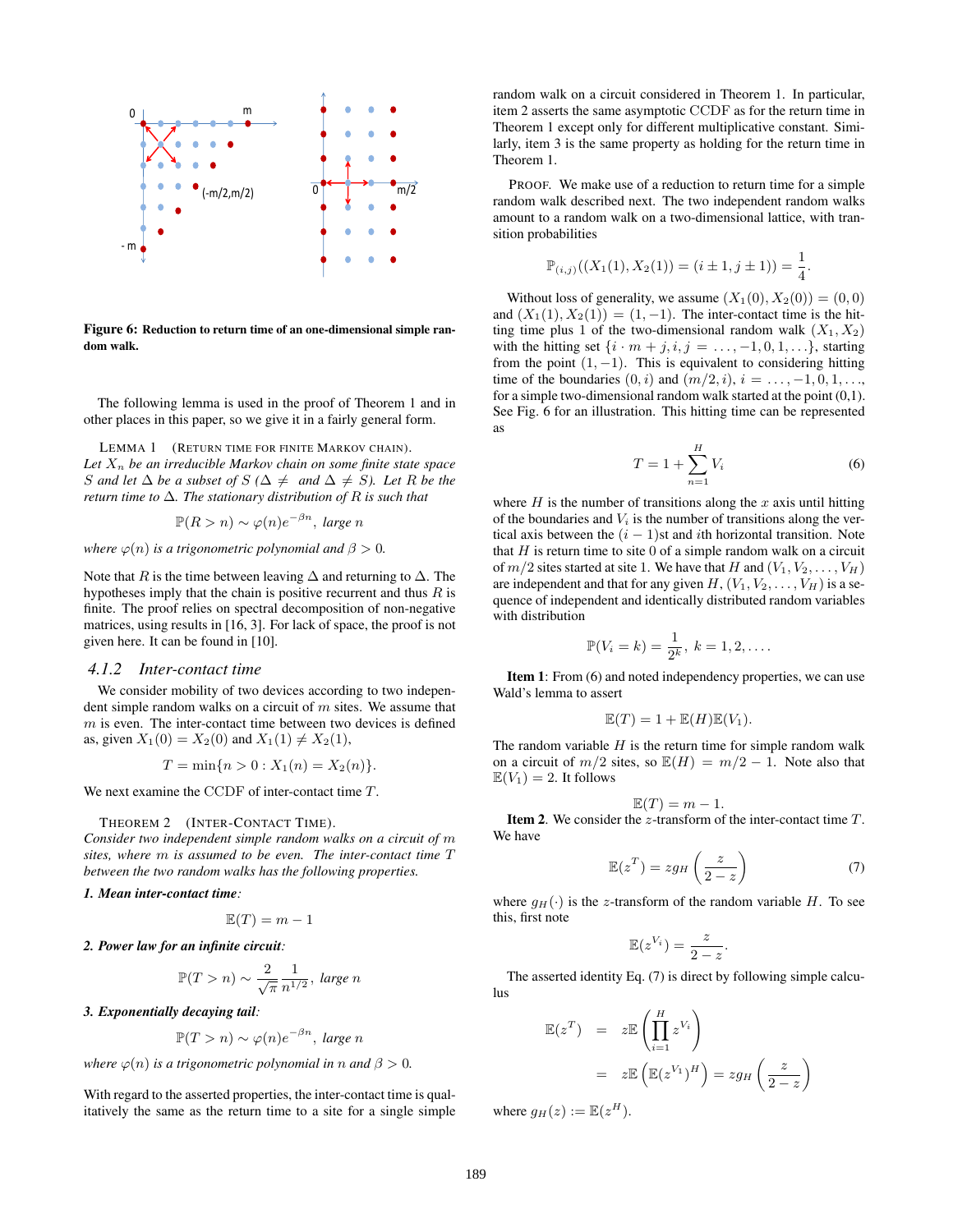

Figure 7: Inter-contact time CCDF for random waypoint on a chain of  $m = 1000$  sites on log-log and lin-log scale

Now, in Eq.  $(3)$ , we already derived the z-transform of the return time to site 0 for simple random walk on a circuit of  $m$  sites. From Eq.  $(7)$  and Eq.  $(3)$ , we obtain

$$
\mathbb{E}(z^T) = 2 - z + 2(2b(m/2, z) - 1)\sqrt{1 - z}
$$
 (8)

with

$$
b(n,z) = \frac{z^n - (2 - z - 2\sqrt{1 - z})^n}{(2 - z + 2\sqrt{1 - z})^n - (2 - z - 2\sqrt{1 - z})^n}.
$$

The assertion under item 2 now follows from (8) by mimicking the proof of Theorem 1.

**Item 3.** This follows from Lemma 1 with Markov chain  $X(n) =$  $(X_1(n), X_2(n))$ , S the set of reachable states, and subset  $\Delta =$  $\{(i, i), i = 0, ..., m-1\}. \square$ 

### 4.2 Random walk on a 2-dim torus

Similarly one may consider mobility of a device defined as a random walk on a two-dimensional torus of  $m$  and  $k$  sites in the respective two dimensions. One may extend the one-dimensional mobility of a device to two dimensions by assuming that device mobility in each of the dimensions is a simple random walk and the two random walks are independent. This model resembles the well known Manhattan-grid model [12]. From Lemma 1, we know that also for this model, the CCDF of inter-contact times between two devices has exponential tail. A detailed analysis of the CCDF of inter-contact time is beyond the scope of this paper. Such an analysis may follow the same steps as in this section, but for the difference random walk describing the difference between coordinates of the two independent random walkers. It is not clear that the same dichotomy would hold. For example, we know from [18, E1, p167] that the CCDF of the return time to a site for a simple random walk in two dimensions is  $\pi / \log(n)$ , for large *n*. The interested reader may refer to [10] for simulation estimates of the inter-contact time in two dimensions.

### 4.3 Random waypoint on a chain

We consider random waypoint on a chain of  $m$  sites. This is a discrete time, discrete space version of well known random waypoint [9]. Each device is assumed to move stochastically independently. A movement of a device is specified by its current site and next waypoint site. The device moves to its next waypoint site by one site per time instant. When it reaches the next waypoint, it updates the next waypoint to a sample drawn uniformly at random on the set of sites constituting the chain and the movement continues as described. Two devices are assumed to be in contact at a time  $t$ , if at this time they reside in the same site. We analyze this model by simulations. In Fig. 7, we show the empirical estimate of the CCDF of inter-contact time, both in log-log and lin-log scale.



Figure 8: Mobile positions moving according to random waypoint on a chain of  $m = 1000$  sites. The thick trajectory corresponds to a long inter-contact time.

The results demonstrate that random waypoint can feature a power law like decay of the CCDF over an interval that covers the mean inter-contact time. We also observe the presence of short and long inter-contact times. Fig. 8 suggests that long inter-contact times occur due to the assumptions that two devices are in contact only if in the same site.

# 5. SPATIO-TEMPORAL BREAKDOWN

Here, we breakdown device contacts along several dimensions. Our goal is to better understand individual elements that contribute to the aggregate measures reported in preceding sections. Note that our findings thus far have been obtained by aggregating over individual device pairs and also time.

First, we breakdown device inter contacts by analyzing return times of individual mobile devices to their respective most frequently visited sites. A site here refers to a location region such as a circular area for the vehicular data or an AP/cell for UCSD/MIT data. Our analysis suggests that return times exhibit the same dichotomy in the distribution as the one found for the inter-contact times between device pairs. We then pose and confirm the hypothesis that devices are in contact at a small set of distinct sites. These two findings suggest that the dichotomy in the distribution of the return time may already explain the observed dichotomy in the distribution of inter-contact time between devices.

Second, we discuss how the aggregate CCDF of inter-contact time between devices as obtained from aggregate samples of intercontact time over *all* device pairs over a measurement period relates to the CCDF of inter-contact time for individual device pairs. Further, we ask the question what this aggregate CCDF yields when used to characterize the inter-contact time between devices observed from an arbitrary point in time.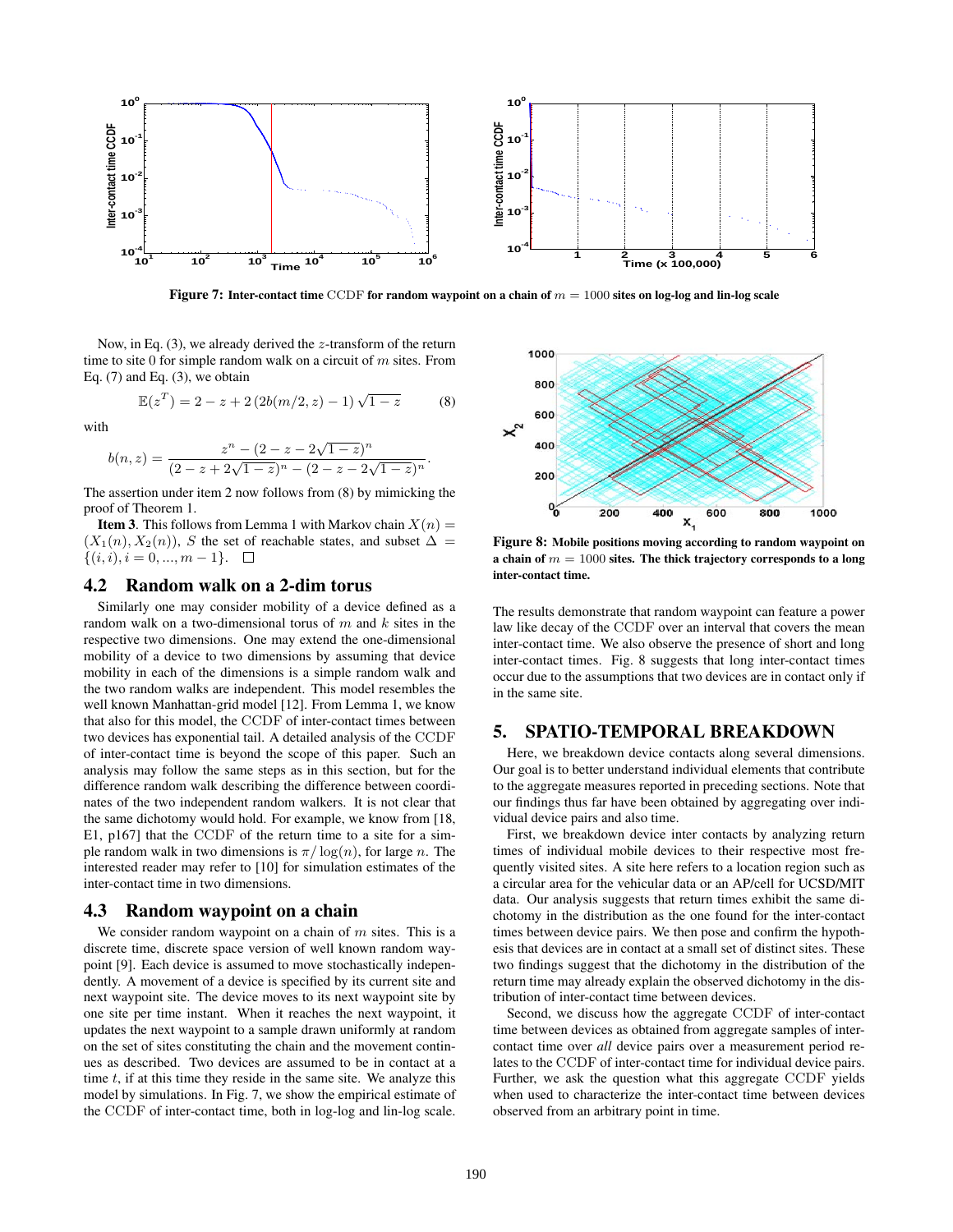

Figure 9: Return time exhibits the same dichotomy as the intercontact time (in log-log and lin-log scale).

Third, we examine the extent of time nonstationarity in device inter contacts and non surprisingly confirm the presence of strong time of day dependencies.

### 5.1 Return versus inter-contact time

Our evaluation in the previous sections reveals a characteristic time in the order of half a day, which could be attributed to the daily periodicity of human behavior. Our goal here is to capture features of human mobility that could play a role in the observed dichotomy and in the particular decay of the inter-contact time distribution within the two timescales.

To this end, we examine the return time of a device to a particular location or site. Note that the return time characterizes mobility of a single human and thus may be regarded as a more elementary characterization of human mobility than inter-contact time. Having established in the previous section that for simple mobility models (e.g., independent random walks on a finite circuit) the CCDF of inter-contact time between two random walkers and the CCDF of the return time to a specific site for a single random walker feature precisely the same dichotomy, we now examine whether this observation holds in real mobility cases.

In a hypothetical scenario where two mobile devices would almost always meet at a particular site, the inter-contact time between the two devices would be stochastically larger than the return time of any of the two devices to that given site. Supposing further that two devices are synchronized in time, then the return time to a site would closely characterize the inter-contact time. In this section, we demonstrate that return times of a device to a specific site feature the observed dichotomy.

*The dichotomy characterizes the return times of individual devices to their "home" sites*. In order to test the hypothesis of the dichotomy in the CCDF of device return time to a specific site, we conducted the following analysis. For each device, we infer a "home" site defined as the location region where the device spends



Figure 10: CDF of the number of sites that cover 90% of contacts (top) and contact durations (bottom) per device pair.

most of its time. A location region is either circular area of some radius r for the vehicular trace, or an AP/cell for the UCSD/MIT trace. In Fig. 9, we show the CCDF of the inferred return time of a device to its home site over all devices. The figure shows remarkable qualitative similarity to the corresponding CCDF of device inter-contact time (Fig. 1). As we argued over the previous paragraphs, this is an interesting property as the return time is a more basic characterization of human mobility than inter-contact time.

We further test the hypothesis that typically two devices meet at a few sites. To that end, we counted the number of sites per each device pair ranked with respect to their frequency of contacts. Then for each device pair, we examined how many sites cover either 90% of their contacts or 90% of their total contact duration. The two corresponding CDFs are shown in Fig. 10, where the median number of sites is less than 2 and the 90% quantile is less than 4 sites in all the considered cases.

The main theme of this paper is around the time dimension of device mobility. In this paragraph, we detour slightly to briefly consider the spatial aspect of the return time to the home site. In Fig. 11, we show the CCDF of the trip distance incurred on the return trips to the home site of a device. We present results only for the vehicular dataset since this is the only trace with precise location information for each device. The CCDF is well approximated by a straight line in the log-log scale over a wide range of distances spanning 40 to 200 kilometers. For smaller distances, the distribution appears to decay exponentially. While the spatial aspect of human mobility is itself an interesting topic, it is beyond the scope of this paper to pursue this further in more detail.

### 5.2 Contacts across different viewpoints

In this section we consider different viewpoints on device inter contacts and their interpretations from the packet forwarding perspective. We address the following questions: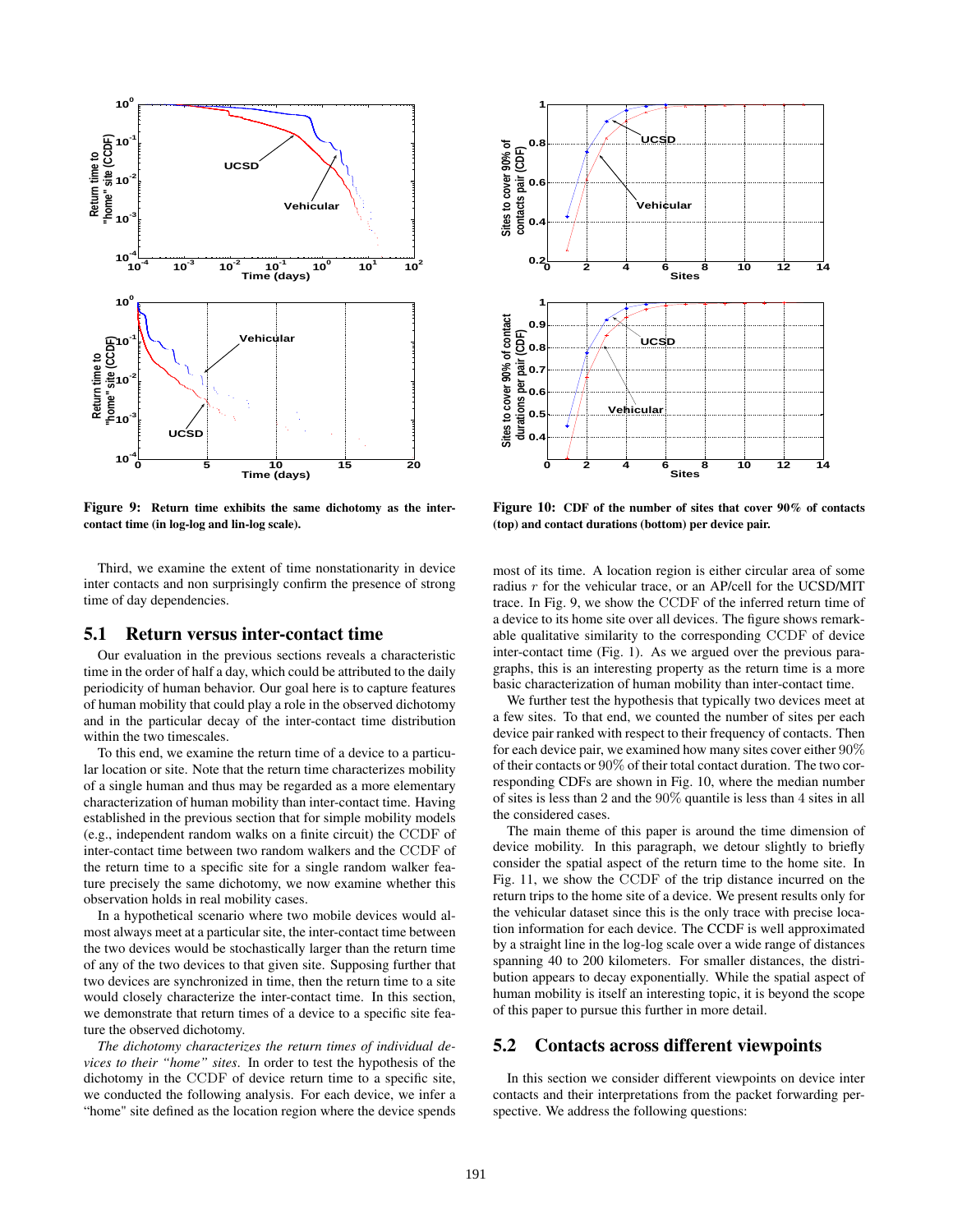

Figure 11: Travel distance on a return trip to device home site in loglog and lin-log scale.

(a) *Is the aggregate* CCDF *of inter-contact time, derived from samples aggregated over all device pairs over a measurement interval, representative of the* CCDF *of inter-contact time for a specific pair of devices*?

(b) *What metric does the aggregate* CCDF *correspond to when used to evaluate the delay of an opportunistic forwarding scheme*?

(c) *How does the inter-contact time statistic depend on the time of day*?

### *5.2.1 Aggregate vs per device-pair viewpoint*

Previous studies and the analysis in Section 3 considered the CCDF of inter-contact time obtained from samples aggregated over all device pairs over a measurement period. *We call this the aggregate* CCDF. We examine here how the aggregate CCDF of inter-contact time relates to the CCDF of inter-contact time for a device pair. In general, the two are different and the bias is such that the aggregate CCDF gives more weight to devices that meet more frequently.

Consider a mobility trace over a measurement interval of duration  $T$  and let the time origin 0 be defined as the beginning of the measurement interval. We denote with  $P$  the set of all distinct device pairs that were in contact at least twice over the measurement interval. Let  $T_n^p$  the time of the *n*th contact for a device pair p, with  $n = 1, 2, \dots$  and let for this pair,  $N_p(t)$  be the number of contacts on [0, t]. The empirical aggregate CCDF for a value  $t \geq 0$  is defined as the fraction of inter-contact times over all device pairs in  $P$  that are larger than  $t$ , i.e.

$$
\hat{F}^0(t,T) = \frac{1}{N(T)} \sum_{p \in \mathcal{P}} \sum_{n=1}^{N_p(T)-1} 1(T_{n+1}^p - T_n^p > t) \tag{9}
$$



Figure 12: Aggregate vs. per device-pair CCDF of inter-contact time (top) and 7 individual device-pair CCDFs (bottom).

where  $1(A)$  is the indicator whether the condition A holds<sup>2</sup> and  $N(t) = \sum_{p \in \mathcal{P}} N_p(t)$  is the number of contacts over all pairs in  $\mathcal{P}$ on  $[0, t]$ . We rewrite the above identity as:

$$
\hat{F}^0(t,T) = \sum_{p \in \mathcal{P}} \frac{N_p(T) - 1}{N(T)} \hat{F}_p^0(t,T) \tag{10}
$$

where  $\hat{F}_p^0(t,T)$  is the empirical CCDF of inter-contact time for a device pair  $p$  given by

$$
\hat{F}_p^0(t,T) = \frac{1}{N_p(T)-1} \sum_{n=1}^{N_p(T)-1} 1(T_{n+1}^p - T_n^p > t).
$$

Eq. (10) tells us that the aggregate CCDF is a *weighted* sum of the CCDFs over device pairs, with the weight for a device pair proportional to the number of contacts observed for this device pair. This is indeed intuitive as we expect to observe a larger number of intercontact samples for pairs of devices that meet more frequently.

For the sake of discussion, suppose for a moment that contacts between mobile devices occur at instances of a point process that is assumed to be time stationary and ergodic, but not necessarily stochastically identical over pairs of devices. From Eq. (9), it follows that as T tends to be large,  $\hat{F}^0(t,T)$  converges to

$$
F^{0}(t) = \sum_{p \in \mathcal{P}} \frac{\lambda_{p}}{\lambda} F_{p}^{0}(t)
$$
 (11)

where  $1/\lambda_p$  is the mean of inter-contact times sampled at contact instances of the device pair p and  $F_p^0(\cdot)$  is the corresponding CCDF, and  $\lambda = \sum_{p \in \mathcal{P}} \lambda_p$  is the total rate of contacts over all device pairs. We note that the aggregate CCDF,  $F^0(t)$ , exactly matches each of the CCDFs  $F_p^0(t)$ ,  $p \in \mathcal{P}$ , only if contacts for distinct pairs are *stochastically identical*. The aggregate CCDF

 $2^{2}1(A) = 1$  if A true, else  $1(A) = 0$ .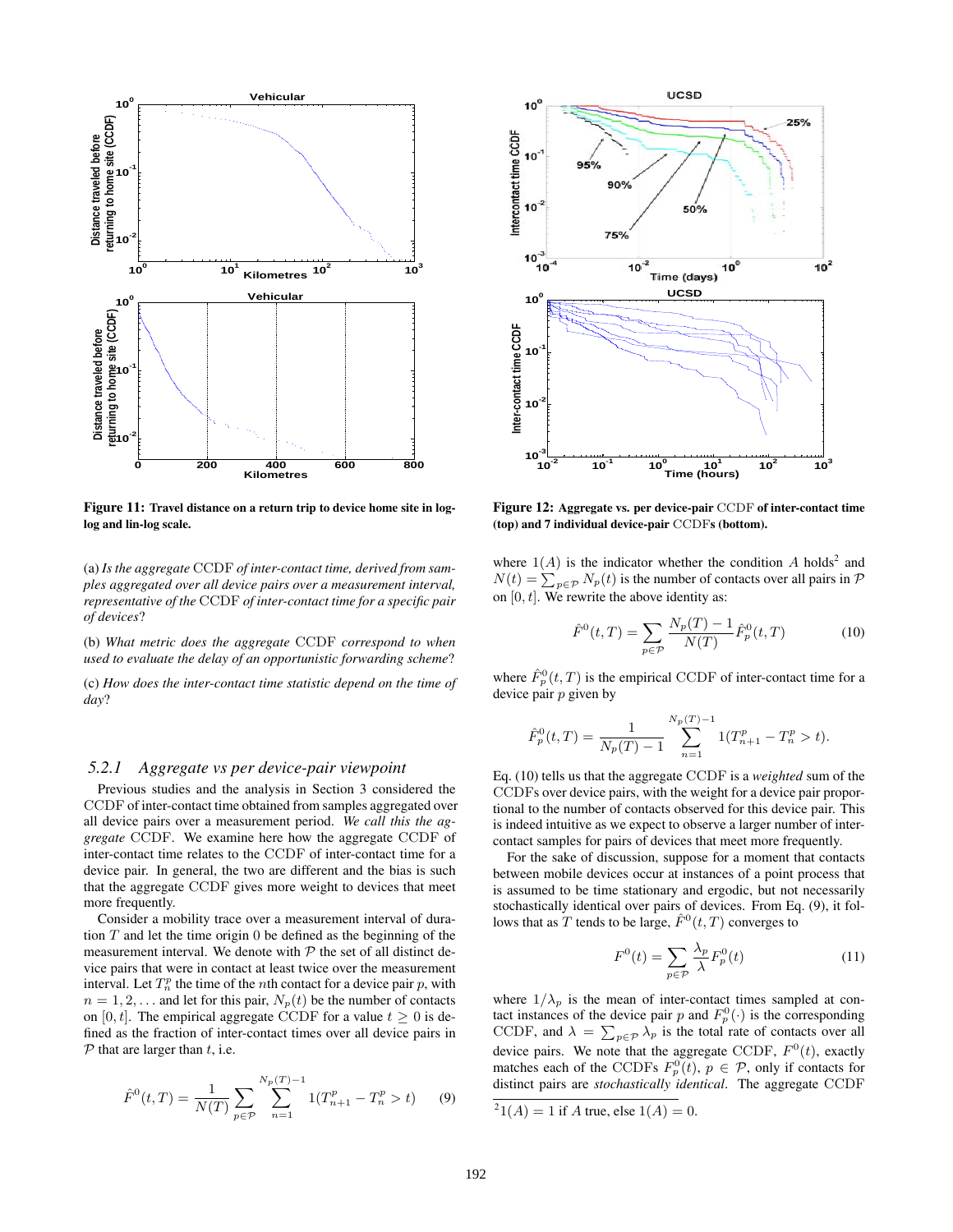

Figure 13: LEFT: Mean residual time at various times of the day shows nonstationarity effects. MIDDLE: Residual time CCDF at different times of day. RIGHT: CCDFs of inter-contact times crossing midnight vs. inter-contact times during the day.

of inter-contact time is equal to the weighted sum of individual CCDFs given in Eq.  $(11)$  with weight for a device pair  $p$  proportional to the rate of contacts  $\lambda_p$ .

Thec preceding discussion raises the question of how representative the aggregate CCDF of inter-contact time is for an arbitrarily chosen device pair. To address this question, we explore how the aggregate CCDF differs from the CCDF of a pair of devices in the different datasets. Fig. 12-top shows the aggregate CCDF of intercontact time along with percentiles of the CCDF over all devicepairs for the UCSD dataset. We observe that for each given time, more than half of node pairs have a CCDF of the inter-contact time in a reasonably narrow neighborhood around the aggregate CCDF. In Fig. 12-bottom, we show 7 distinct CCDFs of individual device-pairs, which on the other hand present some variability that could be hidden at the aggregate viewpoint. We have examined the discrepancy of the aggregate CCDF and the arithmetic mean of individual CCDFs and observed that the former lower bounds the latter but their difference was not substantially large.

#### *5.2.2 Time-average viewpoint*

In performance analyses of forwarding schemes, the CCDF of residual time until contact between two devices from an observation time is often derived from the CCDF of inter-contact time sampled at contact instants of this device pair. The latter is often estimated by the aggregate CCDF of inter-contact time. We would like to understand what does this residual time CCDF correspond to when we use the aggregate CCDF of inter-contact time. We will see that this residual inter-contact time distribution, in fact, corresponds to an observation time sampled uniformly at random on the measurement interval and for a device pair sampled uniformly at random. Hence, the resulting viewpoint is that of time averaging and averaging over device pairs.

We revisit the earlier setting and now consider the fraction of device pairs for which the residual time until next contact is larger than  $t \geq 0$  as observed from a time instant s, i.e.

$$
\hat{F}(t,s) = \frac{1}{|\mathcal{P}|} \sum_{p \in \mathcal{P}} 1(T_{N_p(s)+1}^p - s > t).
$$
 (12)

By averaging over the measurement interval, we have

$$
\hat{F}(t,T) = \frac{1}{T} \int_0^T \hat{F}(t,s)ds.
$$
 (13)

After some straightforward but tedious calculus, it follows that we can rewrite Eq. (13) as

$$
\hat{F}(t,T) = \frac{N(T)}{|\mathcal{P}|T} \int_{t}^{+\infty} \hat{F}^{0}(s,T)ds + e(T)
$$
 (14)

where  $e(T)$  is a term that captures the boundary effects and in all regular cases (e.g. stationary ergodic) diminishes with the length of the measurement interval  $T$ , so we ignore it for the sake of our discussion.

From Eq. (12) and Eq. (14), we note that by using the aggregate CCDF of inter-contact time to estimate the CCDF of the residual inter-contact time, this in fact corresponds to time averaging and averaging over device pairs. This viewpoint may differ substantially from the viewpoint at a specific time of day due to time nonstationarity of device contacts. We explore this non stationarity in the following section.

#### *5.2.3 Time of day viewpoint*

We now confirm from our datasets that device inter contacts exhibit strong time-of-day nonstationarity. It is important to note presence of this nonstationarity as a claim based on the time-average viewpoint may not hold for the viewpoint of a particular time of day. Fig. 13 presents three sets of results highlighting the effects of time nonstationarity.

In Fig. 13-left, we show the mean residual inter-contact time over all device pairs versus the time for the Infocom trace. The figure shows strong dependency on the time of day, with day and night periods resulting in the mean residual time ranging from about 6 to 17 hours. This effect is also evident in the aggregate CCDF of the residual inter-contact time in Fig. (13)-middle, where we plot the CCDF for three distinct times within the same day (midday, early evening, after midnight). We observe a significant variation across the three curves in accordance with the mean variation (Fig. 13 left). We further looked at the aggregate CCDF of inter-contact time conditional on whether inter-contact time cross over midnight or not for the UCSD trace. Fig. (13)-right shows the discrepancy of the respective conditional distributions. In summary, the results confirm the intuition that device contacts would typically exhibit strong time nonstationarity and particular time of day viewpoints may differ much from the time-average viewpoint.

We subsequently demonstrate the time of day dependence by examining the contact durations. Fig. 14-top shows samples of contact durations per device pair for the vehicular trace. These samples suggest a dichotomy of contact durations consisting of (a) short